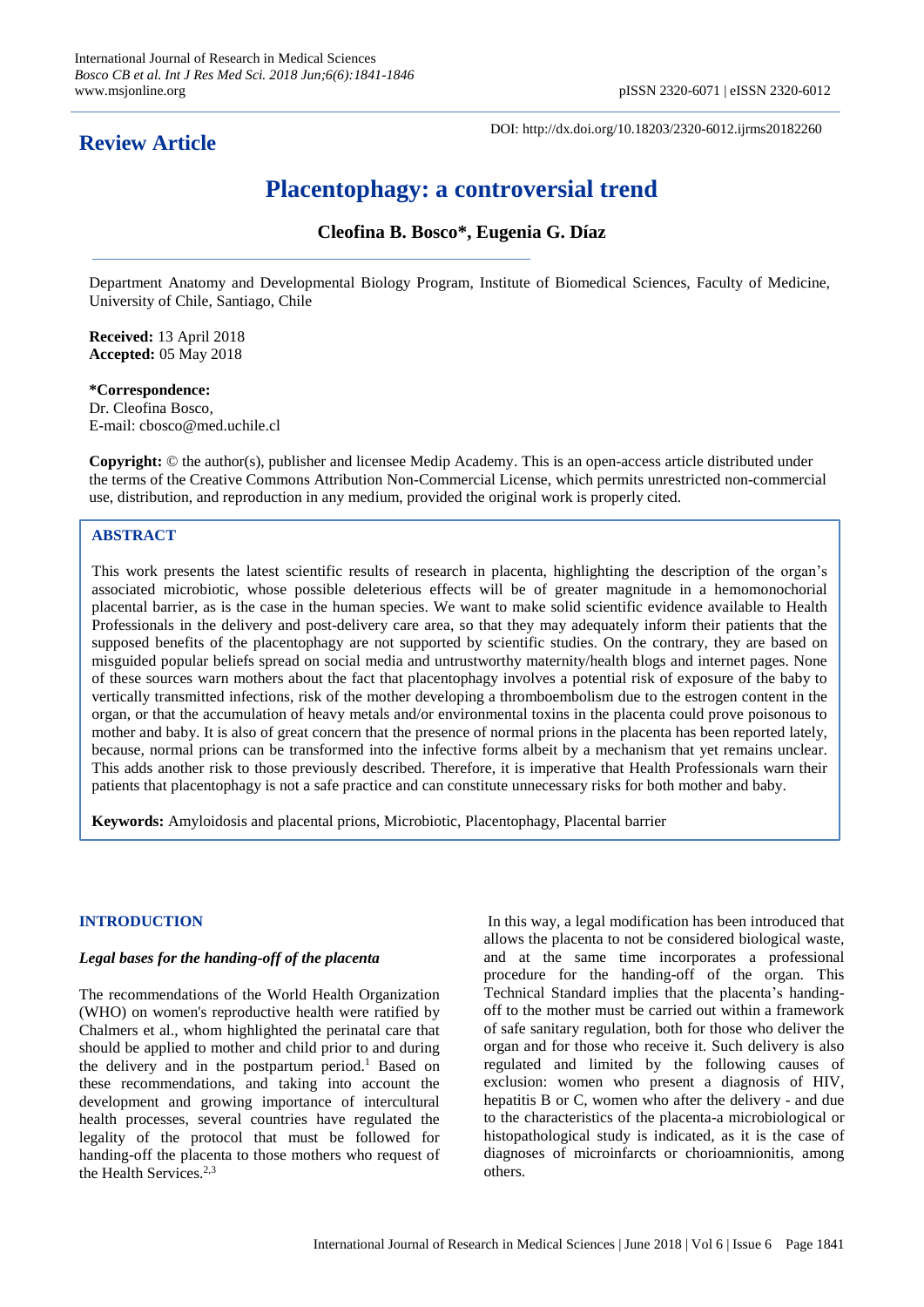These legal regulations seek to respect ancestral customs and multiculturalism. 4,5 However, this praiseworthy concern of the authorities for legally accounting for these customs has indirectly favored placentophagy, a practice that consists in ingesting the placenta, applying various methods or preparations. Due to the above, and as members of the scientific community that investigate in placenta, we consider the increase in this practice a concern because it is not based on solid scientific studies.

The first case of placentophagy described in the literature occurred in 1979 in the USA.<sup>6</sup> Since then, it has been increasing in many countries, without being analysed or discussed at scientific level.<sup>7</sup> Consequently, the purpose of this work is to highlight the latest and important advances made in placental research, putting them within the reach of health professional teams that intervene in the delivery of the baby as well as in post-delivery care, so that in this way they can transmit to their patients the risks involved in the practice of placentophagy.

#### *Scientific basis of studies in placenta*

It is worrisome that the supposed maternal benefits associated with human placentophagy suffer from lack of rigorous scientific evidence on which to sustain themselves, and that they are only supported on articles published on social media, blogs and/or unregulated Internet sites.<sup>7</sup> None of these sources of information warn mothers about the potential risk of exposure to infections by vertical transmission to the child. An example of this type of transmission has recently been described by Farr et al., who have reported the case of a newborn who developed recurrent infections with *B-streptococcus* a situation, according to the Center for Disease Control and Prevention in USA, associated to the ingestion by the mother of capsules prepared from their own placenta, which was infected with this bacterium.<sup>8</sup> This study concludes that currently it is imperative that Health Professionals inform their patients that "the benefits of placentophagy are not supported by any scientific evidence."<sup>8</sup> Another recent publication warns that the possible risks associated with this practice can be various infections, thromboembolism (due to the amount of estrogen present in the placenta) and/or intoxication due to accumulation of heavy metals and/or environmental toxins.<sup>9</sup> Therefore, the author concludes that before making a decision regarding their placentas, women should be fully informed of these risks.

Currently, in a number of countries, the management and destination of the placenta is an increasing practice that is exercised by people from different social strata, belonging or not to indigenous ethnic groups.7,10 This fact is related to the emergence of the office of "Doulas", which is a person who accompanies the parturient and who also cares about the management of the placenta, either to use it as an offering ritual or as a placental medicine.<sup>11</sup> The latter corresponds to the intake of small frozen pieces of the tissue added to juice-shakes, or subjecting the organ to desiccation and then encapsulating it as powder. Among the supposed benefits of human placentophagy are the amount of hormones, opioids and minerals that are stored in the organ, which would produce in the mother a reduction in the risk of suffering postpartum depression, reduction of postpartum bleeding, increase in the milk production, etc. However, the only works that scientifically support some of these alleged benefits, are researchs carried out on animals, such as the work of Kristal et al, performed in rats, $12$  as well as the work of González-Mariscal et al, carried out in rabbits.<sup>13</sup> To date, there is no scientific evidence from clinical trials in humans, with the exception of Gryder et al, who studied the concentration of iron in the plasma of mothers who consumed placenta capsules versus those who consumed placebo, finding no significant differences between both groups.<sup>14,9</sup>

#### *Types of placenta and placental barrier*

An important point to be considered on this topic is the constitution of the placental barrier involved in the mother/fetus metabolic exchange, this is because the cellular mechanisms involved in the crossing of this barrier depend directly on its structural constitution. In this context, the number and type of epithelial cells that cover the chorionic villi and separate maternal and fetal blood, factors that intervene in the metabolic exchange process, must be kept in mind. Under this perspective, it is important to remember the tragic effect of the use of the Thalidomide analgesic by pregnant mothers from 1958. In 1961 Mc Bride postulated that the use of Thalidomide was possibly the cause of limb malformations observed on babies born to mothers who ingested the analgesic.<sup>15</sup> Subsequently, Somers demonstrated, in a model of pregnant rabbits, that the drug was effectively teratogenic for the embryological formation of the extremities, not affecting pregnant rats equally.<sup>16</sup> The remarkable difference in these results is explained by the different type of placental barrier present in rats and rabbits. Therefore, today the FDA uses different animal models to test the teratogenicity of new drugs, taking into account the different types of placentas they present.

In this regard, it should be noted that the type of placenta depends on the type of implantation of the blastocyst. In the case of mammalian groups such as rodents, lagomorpha, primates and humans, the placenta is hemocorial due to the intrusive type of implantation of both species. This means that the blastocyst is completely introduced into the uterine wall, destroying during the process of implantation the endometrial epithelium, the connective tissue and the endometrial glands and even the endothelium of the maternal blood vessels, thus originating a blood chamber where maternal blood circulates. $17$  As an example, in the rat, although the implantation is also intrusive, the placenta is of the hemotrichorial type (three layers of fetal epithelial cells separate the fetal blood from the maternal blood), while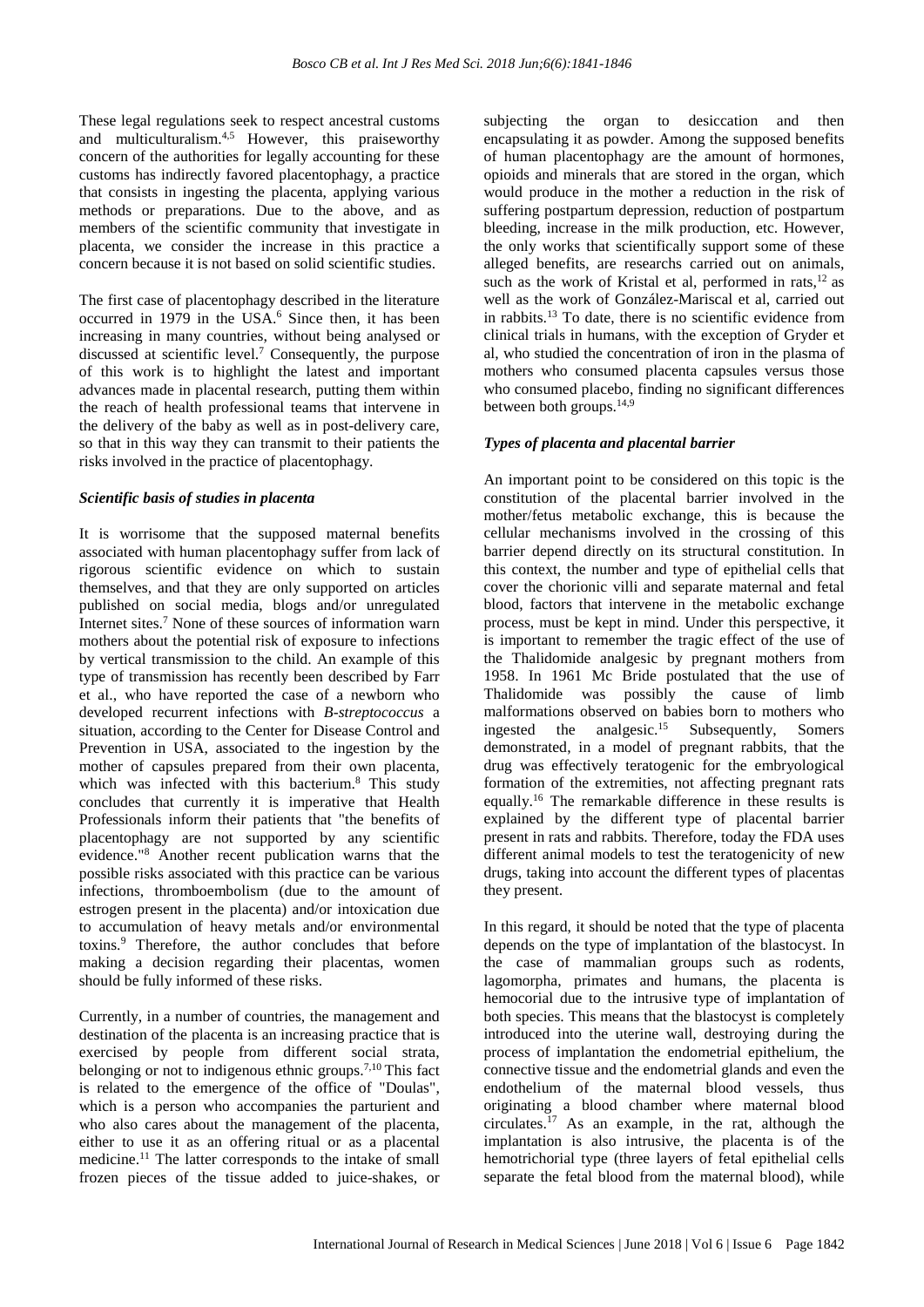in the rabbit, is is hemodichorial (two layers of fetal epithelial cells).<sup>18</sup> Both cases (rat and rabbit) differ from the term human placental barrier, which has been classified as hemomonochorial, (a single layer of fetal epithelial cells at term).<sup>19</sup> However, herbivorous species such as the cow, have an epitheliochorial placenta, that is, the blastocyst only contacts the endometrial epithelium without entering the endometrium.<sup>17</sup> Feline species like the cat present an endotheliochorial type of placenta where, although the blastocyst is introduced into the uterine wall, it does not destroy the endothelium of the maternal blood vessels.<sup>17</sup> As the human placenta is hemochorial type monochorial subtype, its placental barrier present a thinner constitution, making the vertical infection to which the fetus is exposed, more likely to occur.<sup>20</sup> That is why, considering the different types of placentas existing in mammals in general, it is reasonable to assume that the placentophagy observed in some animals cannot be extrapolated to human placentophagy. By other hand, from a behavioral point of view, some authors have analyzed the placentophagy observed in carnivorous and herbivorous animals, concluding that this action would be related to postpartum behavior tending to keep clean the area of the birth in order to avoid the arrival of predators.<sup>21</sup>

#### *Placental microbiotic*

Numerous investigations in placenta have shown that this organ not only acts as a barrier of metabolic exchange between mother and fetus, but also as a protective barrier for the fetus, preventing the arrival of harmful agents that could affect its normal development. In this way, those pathogens that are effectively stopped by the placental barrier are accumulated in the organ, as is the case with the hepatitis B virus. In those occasions in which the placental barrier fails to stop the pathogen, a vertical transmission of infections occurs. Therefore, it is reasonable to assume that, once the delivery has taken place, the placenta may contain a reservoir of viruses, bacteria and toxic elements, making necessary to advice that postpartum placentophagy is not necessarily beneficial for mothers.

In this line of evidence, during the last three decades, numerous studies have demolished the paradigm that considered the placenta as a niche or sterile compartment, erroneously justified by the absence of clinical infections.<sup>22</sup> Thus, Stout et al., found in the maternal face of human placentas of normal gestation, the presence of gram positive and gram negative bacteria, and in turn Prince et al, demonstrated that there is a placental microbiota that is not always accompanied by visible chorioamnionitis.23,24 On the other hand, the presence of a placental microbiota that could be a cause of premature birth and was related to the microbiotic existing in the maternal oral cavity has been described.<sup>24</sup> Since the vertical infections caused by this microbiotic are very broad, some acronyms have been coined to encompass them. In this context, the authors Namhias et al, proposed the acronym To RCH to refer to vertical or intrauterine congenital infections (Toxoplasma Gondii, Rubella virus, Cytomegalovirus, Herpes simplex virus).<sup>25</sup> In this acronym, which is still used to date, parvovirus B19 and Treponema Pallidu were not considered.26,27 Another interesting and broader acronym to quote is CHEAPTORCHES, which was proposed by Ford-Jones and Kellner in, to include other pathogens.<sup>28</sup> In turn, during delivery and the passage of the fetus through the maternal vaginal canal, it is exposed to cross contamination by the presence of maternal blood (hepatitis B, HIV) or body fluids, sexually transmitted diseases (*Neisseria gonorrhoeae* and *Chlamydia trachomatis*), or normal flora of the urogenital tract (*Candida albicans*), situations that, if diagnosed opportunely, are treated efficiently by the Healthcare team.<sup>29</sup> Recent studies agree on the importance of taking into consideration the human vaginal microbiotic or set of microorganisms that are normally located in it.30,31

Taking into consideration the studies described in the previous paragraphs, we consider it worrisome that some mothers arrive at the time of delivery without having previously attended medical check-ups during their pregnancy (echography, ultrasound, etc.).

On the other hand, we consider relevant to mention in this work some other relevant placental studies, such as the cytomegalovirus (CMV) that infects the extravellositary trophoblast (EVT). These are placental cells that emerge from the anchor villi and migrate to reshape the maternal blood vessels (spiral arteries).<sup>32</sup> CMV replicates in the EVT and then invades both the chorionic exchange villi and the basal decidual or the maternal face of the placenta.<sup>33</sup> There are also other examples in which the placenta acts as a real barrier to viral infection, such as the Herpes simplex virus (HSV)-1 which is retained by the placental barrier at the syncytiotrophoblast level, resulting in the placenta being infected by the virus.<sup>34</sup> In turn, Bose et al, demonstrated that the human placenta is the extrahepatic site of replication of the hepatitis E virus (HEV), a virus that has an incubation period of 2-10 weeks.<sup>35</sup>

#### *Amyloidosis and prions*

In another line of evidence, preeclampsia (PE) a pathology of pregnancy, produces hypertension and proteinuria in the mother, and would develop as a result of poor placentation.<sup>36</sup> Currently, new lines of research relate PE to placenta, for example the study of Buhimschi et al., who linked PE with the presence in both the placenta and the maternal urine of amyloid deposits, this is, misfolded proteins produced as a consequence of stress of the endoplasmic reticulum in the cells of the placental trophoblast.<sup>37</sup> In addition, Cheng et al, correlated the structural similarity of the placental amyloid deposits with the amyloid deposits observed in neurons of Alzheimer's patients.<sup>38</sup> On the other hand, Bosco et al, demonstrated that this amyloid was presented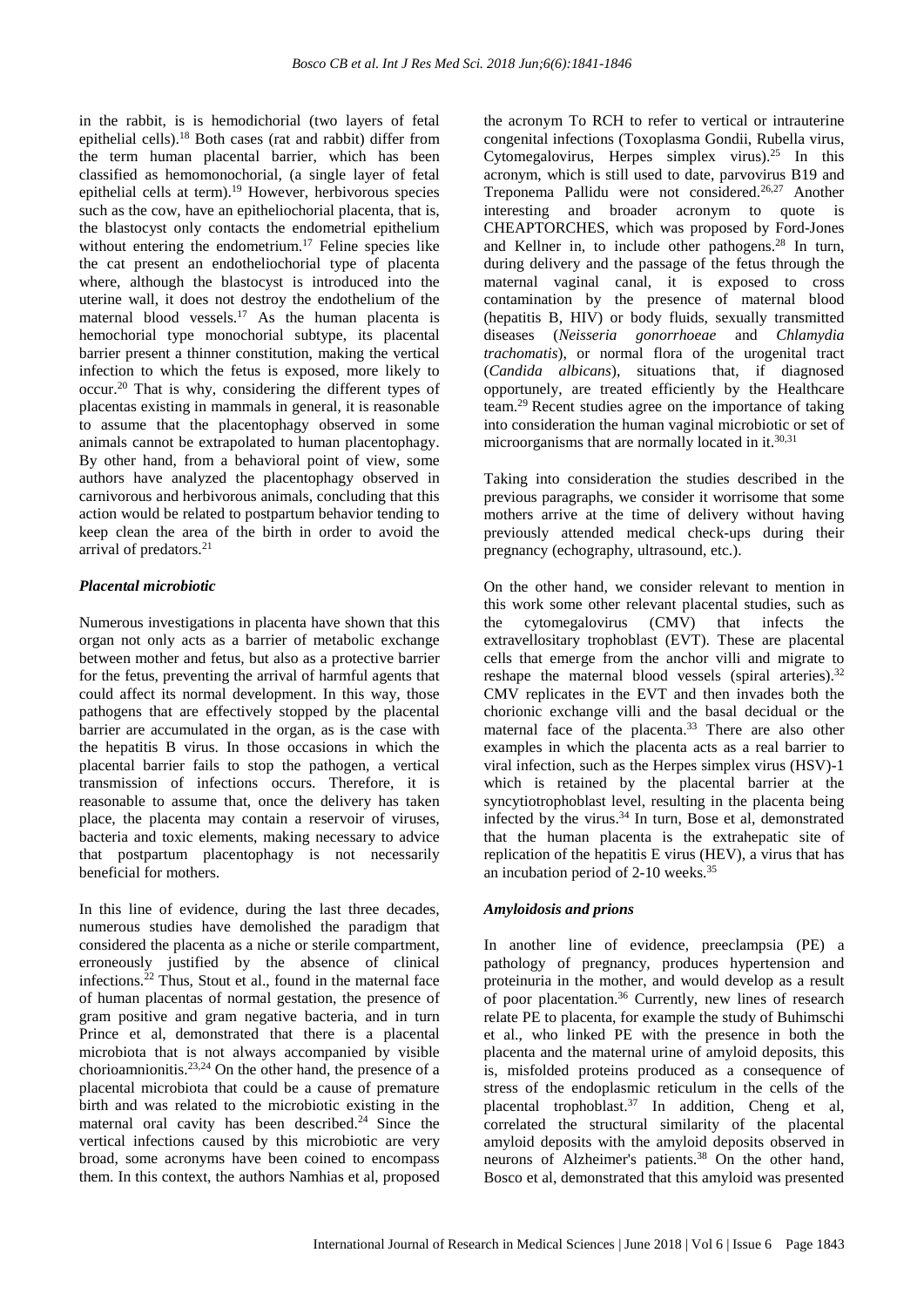both in placentas of women with PE and in placentas of women with intrauterine growth retardation.<sup>39</sup> It remains to be dilucidated if the accumulation in the placenta of these deposits of amyloid can cause some problem in the baby or the mother as a consequence of the placentophagy, so we estimate that it is a point that deserves a deep reflection.

It is also important to mention the work of Donadio et al. and Alfaidy et al. who demonstrated that the cellular normal prion protein (PrPc) is expressed in the plasma membrane of both the cytotrophoblast and the human placenta syncytiotrophoblast, considering that this protein with alpha configuration is susceptible to proteolysis.<sup>40,41</sup> In turn, the authors Kubosaki et al, described the presence of PrPc in the placenta and brain of sheep which, due to mechanisms not yet well defined, although probably related to oxidative stress, can change its alpha configuration to an abnormal beta isoform (PrPSc) that is resistant to proteolysis and therefore insoluble and precipitating.42,43 PrPc is a non-infecting prion protein that binds copper and would protect against oxidative stress, which Hwang et al showed increased in placentas of women with PE.<sup>44</sup> The name prion (Proteinaceous Infectious) was applied for the first time to neurodegenerative diseases such as Creutzfeldt-Jakob disease in humans.<sup>45</sup> It should be noted that once PrPc changes to its PrPSc isoform, it acquires an infecting capacity by itself and transforms all the normal PrPc of the cell into infective PrPSc isoforms, which, being resistant to proteolysis, will accumulate forming amyloid plaques that produce vacuolization and cell death.<sup>45</sup>

Aguzzi et al, demonstrated in ovine animals that the infecting prions enter orally and cross the intestine, then travel with the blood cells first infecting the lymphatic organs, without major clinical manifestations, then leaving this system and infecting the brain.<sup>46,47</sup> The brain incubation period can vary between  $2-10$  years.<sup>47</sup> Since it is not clearly known how a normal prion protein is transformed into an infective prion, and taking into consideration the expression of PrPc in the human placenta, we believe that placentophagy carries a potential risk that should be avoided as it could result in an infection that can pass through the intestine of the mother, and then infects the baby through breastfeeding. The presence of amyloidosis in the placenta, as well as PrPc, led the authors Bosco and Díaz to postulate the possible existence of a parallelism between the mechanisms that lead to amyloidosis both in the placenta as in neurodegenerative diseases.37,39,48,44

#### *Heavy metals and environmental toxics*

Finally, it is important to note that in the placenta, added to the presence of pathogens, the organ can also accumulate heavy metals such as selenium, cadmium, mercury and lead, whose accumulation has been shown to be due to the consumption of contaminated fish or exposure of the mother to environmental toxins.49,50 In these circumstances, placentophagy could favor the deleterious effect due to the presence of heavy metals, both in the mother and in the baby.

#### **CONCLUSION**

The purpose of our work has been to scientifically document the Healthcare team about the risks of placentophagy. Animal placentophagy can not be extrapolated to humans given the structural differences of placental barriers. Infections without chorioamnionitis are not detectable by macroscopic analysis of the placenta. Scientific evidence shows that the placentophagy is not innocuous and that it can be accompanied by absorption of heavy metals accumulated in the placenta.

Also, it must be taking into account the presence of normal prions in the organ, which by a mechanism still unknown, could be transformed into infecting prions, which may affect mother and child. Finally, this work does not object those other ancestral customs related to placental rituals.

#### **ACKNOWLEDGEMENTS**

Authors would like to thank Miss Paulina González Díaz for her kind assistance with language editing.

*Funding: No funding sources Conflict of interest: None declared Ethical approval: Not required*

#### **REFERENCES**

- 1. Chalmers B, Mangiaterra V, Porter R. WHO principles of perinatal care: the essential antenatal, perinatal, and postpartum care course. Birth 2001;28:202-7.
- 2. Seventy seven Oregon legislative assembly-2013 Regular Session, "Oregon Law House Bill 2612A". Effective;2014.
- 3. Chilean Ministry of Health (MINSAL): Division of Diseases Prevention and Control. General Technical Norm  $N^{\circ}$  189 for the handing-off of the placenta. Exent N° 208. Effective, 2017. Available at: http://www.minsal.cl/wp-content/uploads/2015/09/ NT-ENTREGA-DE-PLACENTA\_01.pdf.
- 4. Khushi A. The placenta and cord in other cultures. In: Rachana S, editor. Lotus Birth. Yarra Glen, Australia: Greenwood Press. 2000:53-60.
- 5. Knapp van Bogaert D. Ethics and the law relating to post-birth rituals. S Afr Fam Pract. 2008;50:45-6.
- 6. Ober WB. Notes on placentophagy. Bull N Y Acad Med. 1979;55:591-9.
- 7. Coyle CW, Hulse KE, Wisner KL, Driscoll KE, Clark CT. Placentophagy: therapeutic miracle or myth? Arch Womens Ment Health. 2015;18:673-80.
- 8. Farr A, Chervenak FA, McCullough LB, Baergen RN, Grünebaum A. Human placentophagy: a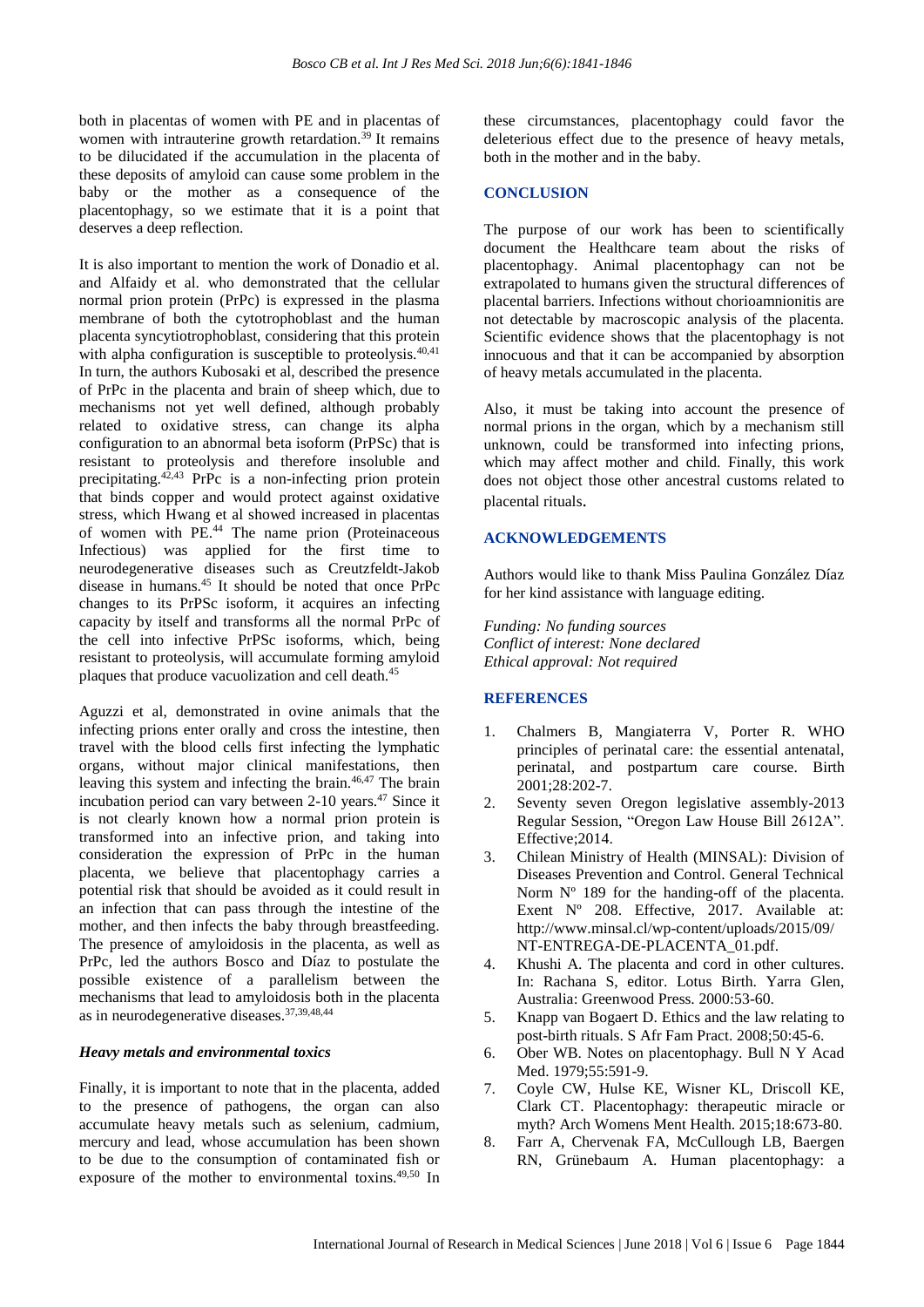review. American J obstetrics and gynecology. 2017 Aug 30.

- 9. Hart EH. Consumption of the Placenta in the Postpartum Period Neonatal Nursing. JOGNN. 2016;45:78-89.
- 10. Joseph R, Giovinazzo M, Brown M. A Literature Review on the Practice of Placentophagia. 2016;20:476-83.
- 11. Chor J, Lyman P, Tusken M, Patel A, Gilliam M. Women's experiences with doula support during first-trimester surgical abortion: a qualitative study. Contraception. 2016;93:244-8.
- 12. Kristal MB, DiPirro JM and Thompson AC. Placentophagia in Humans and Nonhuman Mammals: Causes and Consequences, Ecology of Food and Nutrition. 2012;51(3):177-97.
- 13. González-Mariscal G, Melo AI, Chirino R, Jimenez P, Beyer C, Rosenblatt JS. Importance of mother/young contact at parturition and across lactation for the expression of maternal behavior in rabbits. Dev Psychobiol. 1998;32:101-11.
- 14. Gryder LK, Young SM, Zava D, Norris W, Cross CL, Benyshek DC. Effects of human maternal placentophagy on maternal postpartum iron status: a randomized, double-blind, placebo-controlled pilot study. JMWH. 2017;62:68-79.
- 15. Mc Bride WG. Thalidomide and congenital abnormalities. Lancet. 1961;2:1358-61.
- 16. Somers GF. Thalidomide and congenital abnormalities. Lancet. 1962;1:912-3.
- 17. Enders, AC. and Carter, A.M. What can comparative studies of placental structure tell us? Placenta. 2004;2:S3-S9.
- 18. Bosco C. Morphological classification of fetal blood capillaries in the rat term placenta. Med Sc Res. 1993;21:497-98.
- 19. Bosco C. Morphology of the capillaries in the alpha and beta zone of human term placenta: the relationship between capillary morphology and the trophoblastic layer. Med Sc Res. 1994;22:115-7.
- 20. Mori M, Ishikawa G, Luo SS, Mishima T, Goto T, Robinson JM, et al. The cytotrophoblast layer of human chorionic villi becomes thinner but maintains its structural integrity during gestation. Biol Reprod. 2007;76:164-72.
- 21. Tinklepaugh OL, Hartman CG. Behavioral aspects of parturition in the monkey (Macacus rhesus). J Comp Psychol. 1930;11:63-98.
- 22. Kovalovszki, Z. Villanyi, I. Pataki, I. Veszelowvsky, Z.B. Nagy, Isolation of aerobic bacteria from the placenta. Acta Paediatr Acad Sci Hung. 1982;23:357-60.
- 23. Stout MJ, Conlon B, Landeau M, Lee I, Bower C, Zhao Q, et al. Identification of intracellular bacteria in the basal plate of the human placenta in term and preterm gestations. Am J Obstet Gynecol. 2013;208:226.e1-e7.
- 24. Prince AL, Ma J, Kannan PS, Alvarez M, Gisslen T, Harris RA. The placental membrane microbiome is altered among subjects with spontaneous preter birth

with and without chorioamnionitis. Am J Obstet Gynecol. 2016;214:627.e1-e6.

- 25. Nahmias AJ, Walls KW, Stewart JA, Herrmann KL, Flynt WJ. The to RCH complex perinatal infections associated with toxoplasma and rubella, cytomegalo and herpes simplex viruses. Pediatr Res. 1971;5:405-6.
- 26. Shet A. Congenital and perinatal infections: throwing new light with an old TORCH. Indian J Pediatr. 2011;78:88-95.
- 27. Sherif AF, Bhat A, Illanes S, Bartha JL, Carrington D. TORCH test for fetal medicine indications: only CMV is necessary in the United Kingdom. Prenatal Diagnosis. 2005;25:1028-31.
- 28. Ford-Jones EL, Kellner JD. Cheap torches: An acronym for congenital and perinatal infections. Pediatr Infect Dis J. 1995;14:638-40.
- 29. Jialin Yu, Shixiao Wu, Fang Li. Linyan Hu. Vertical Transmission of Chlamydia trachomatis in Chongqing China. Curr Microbiol. 2009;58:315-20.
- 30. Aagard K, Ma J, Antony KM, Ganu R, Petrosino J, Versalovic J. The placenta harbors a unique microbiome. Sci Transl Med. 2014;6:1-11.
- 31. Kamińska D, Gajecka M. Is the role of human female reproductive tract microbiota underestimated? Benef Microbes. 2017;8:327-43.
- 32. Zhou Y, Fisher SJ, Janatpour M, Genbacev O, Dejana E, Wheelock M, Damsky CH. Human cytotrophoblasts adopt a vascular phenotype as they differentiate. A strategy for successful endovascular invasion? J Clin Invest. 1997;99:2139-51.
- 33. Pereira L, Maidji E. Cytomegalovirus infection in the human placenta: maternal immunity and developmentally regulated receptors on trophoblasts converge. Curr Top Microbiol Immunol. 2008;325:383-95.
- 34. Koi H, Zhang J, Makrigiannakis A, Getsios S, MacCalman CD, Strauss JF, y cols. Syncytiotrophoblast is a barrier to maternal-fetal transmission of herpes simplex virus. Biol Reprod. 2002;67:1572-9.
- 35. Bose PD, Das BC, Hazam RK, Kumar A, Medhi S, Kar P. Evidence of extrahepatic replication of hepatitis E virus in human placenta. J Gen Virol. 2014;95:1266-71.
- 36. Redman CWC. Current topic: pre-eclampsia and the placenta. Placenta. 1991;112:301-8.
- 37. Buhimschi IA, Nayeri UA, Zhao G, Shook LL, Pensalfini A, Funai EF, et al. Protein misfolding, congophilia, oligomerization, and defective amyloid processing in preeclampsia. Sci Transl Med. 2014;16:245-92.
- 38. Cheng SB, Nakashima A, Sharma S. Understanding Pre-Eclampsia Using Alzheimer's Etiology: An Intriguing Viewpoint. Am J Reprod Immunol. 2016;75:372-38.
- 39. Bosco M, Parra-Cordero M, Díaz E. The Degree of Apoptosis in the Cytotrophoblast Regulates Amyloidosis Fate in the ER Stress of the